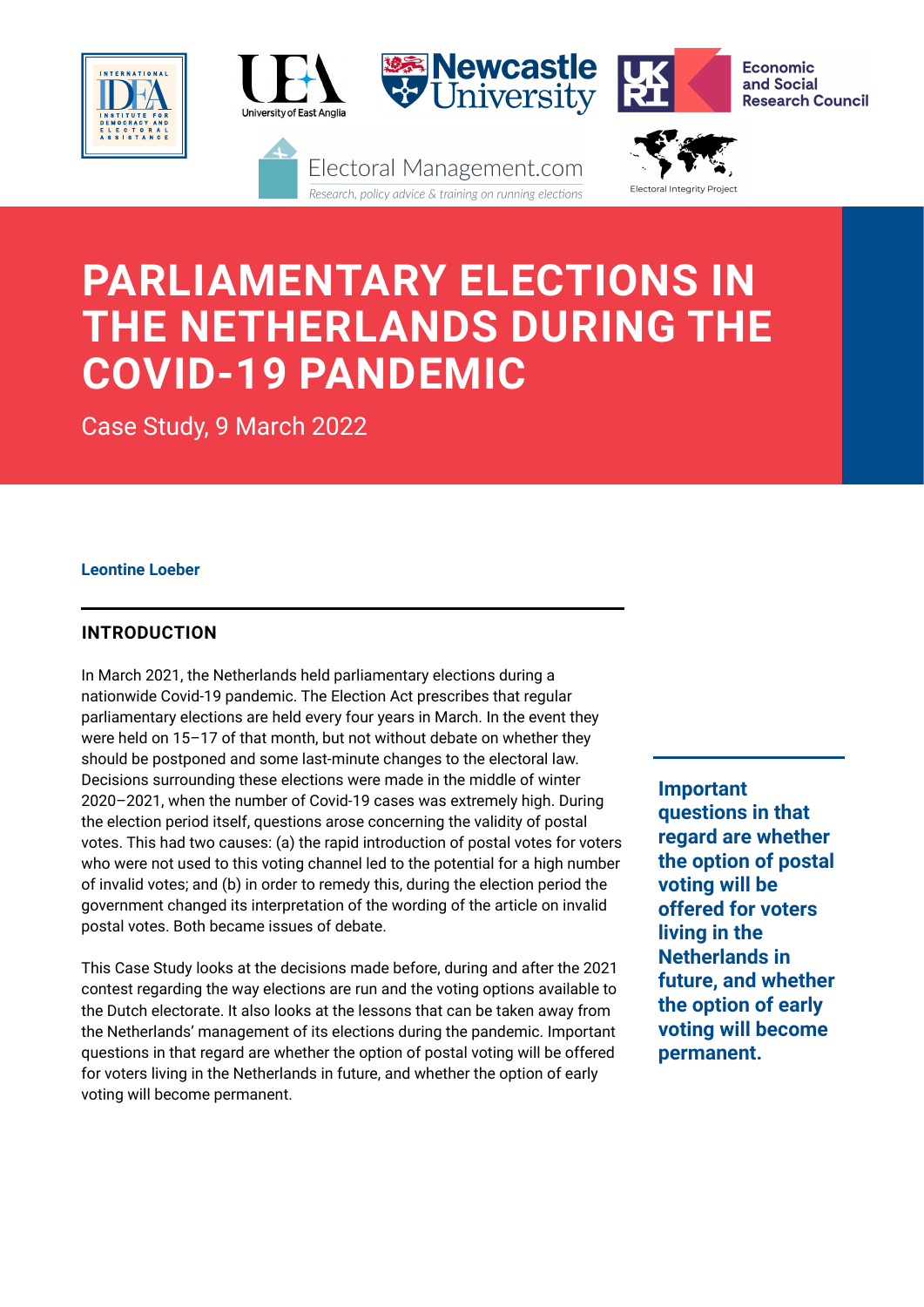# **1. NORMAL ELECTIONS IN THE NETHERLANDS**

In the Netherlands, responsibility for the administration of elections is divided between the Ministry of the Interior, the Electoral Council and the municipalities.

The Minister of the Interior is responsible for the Election Act. The Act is quite detailed and leaves very little room for regulation on a lower level. If the Act needs to be changed the Minister, with a mandate from the Council of Ministers, can introduce a Bill, but both chambers of Parliament have to agree with the proposal. It is also possible for a Member of the Lower House to initiate a change in the Election Act. In that case, after both Houses of Parliament agree on the change, the government has to determine if it also agrees with the change. If so, it becomes law, after the King signs the Bill.

The Minister of the Interior is also responsible for the provision of money to the municipalities for election day. Municipalities are responsible for the actual organization of polling. They have to ensure that there are enough polling stations and poll workers, they send voters their voter card and, on election day itself, the municipalities have to provide all the materials that are necessary for voting. Counting is done in the polling stations after the vote closes; the results of all polling stations within a municipality are then added up at the municipal level. Those municipal results are then combined at the level of 19 administrative election districts and, finally, these 19 results are sent to the Electoral Council.

# **In the Netherlands, it is not possible to challenge the results of an election before a judge.**

**Responsibility for the administration of elections is divided between the Ministry of the Interior, the Electoral Council and the municipalities.**

> The Council is responsible for the ultimate results, determining the seats that go to each of the parties and naming the candidates that are elected. The Council can state that the counting process in one or more polling stations has to be redone, but they do not have the power to invalidate the outcome of the election. The only institution that has that power is the sitting Parliament. So far, this has never happened. In the Netherlands, it is not possible to challenge the results of an election before a judge (OSCE/ODIHR 2021).

> During regular elections, voters in the Netherlands vote on a Wednesday in a polling station. Voters who cannot vote in person because they are ill, incarcerated, etc. can give a proxy vote to another voter. Such a voter can accept up to two proxy votes, which must be cast at the same time as their own. For voters living abroad, there is the option of postal voting. A voter can request to be included in the register for voters living abroad. If they do so, they will be sent the necessary materials to cast a mail ballot. This includes a voter card and two envelopes (the inner envelope in which the ballot paper must be placed and the outer envelope which has to contain this plus the signed voter card). Since the ballot paper is only available shortly before the elections, voters living abroad can choose to download and print this, or wait for its arrival in the mail.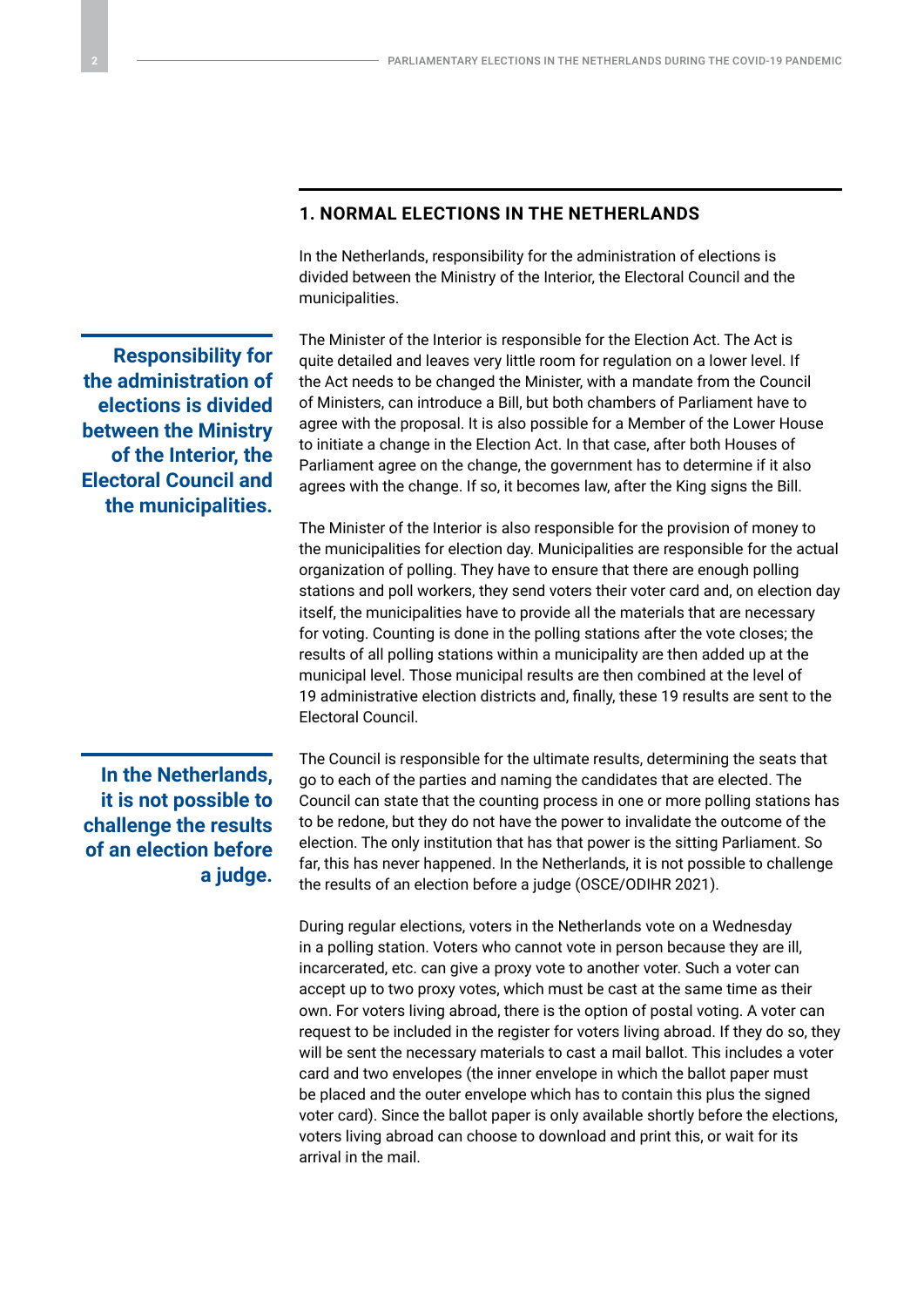# **2. POLITICAL AND PUBLIC HEALTH CONTEXT**

In 2021, the sitting government was called Rutte III (after Mark Rutte, Prime Minister since 2010) and was formed by four parties. It came into power on 26 October 2017 and consisted of a coalition of the People's Party for Freedom and Democracy (VVD), the Christian Democratic Appeal (CDA), Democrats 66 (D66) and the Christian Union. After the general election had already been scheduled for March 2021, the cabinet fell on 15 January 2021 (in the wake of the '*kinderopvangtoeslagaffaire'*—a scandal concerning wrongful prosecutions against welfare claimants). Due to the system of proportional representation with a nationwide district, elections' results in the Netherlands tend to be close and predictions are not very easy to make.

The Covid-19 virus was first detected in the Netherlands on 27 February 2020, when the first case of illness occurred in Tilburg. It involved a 56-year-old Dutchman who had arrived in the Netherlands from Italy. As of 22 October 2021, there were over 2 million confirmed cases of infections and 18,280 confirmed deaths. The first death occurred on 6 March 2020, when an 86-yearold patient died in Rotterdam. The government took various measures against Covid-19 including mandatory distancing, lockdowns, the requirement to wear a mask and even an evening curfew. Despite these measures, and even with a vaccination level of around 85 per cent (that is, prior to the Omicron wave) there were 3,000–4,000 new cases per day at this time. The Netherlands started a booster campaign in the end of November 2021 but found it necessary to go into a complete lockdown again in the beginning of December 2021.

**3. DEBATING THE LEGAL FRAMEWORK**

## **3.1. Whether to postpone**

In May 2020 the Interior Minister informed Parliament by letter about the possibilities of postponing the elections (Parliament No. 35165/21). In that letter, she stated that constitutionally, it would be possible to postpone them until March 2022, but that this would require an emergency law. Most political parties—from both the governing coalition and the opposition—immediately stated that they were in favour of going ahead with the elections as planned. More important, this included all the major parties. Since the letter came at a time when Covid-19 numbers were going down, the issue was not much further debated. In January 2021, after the cabinet fell, the question resurfaced. At that time, new variants of the Covid-19 virus emerged in the Netherlands, leading to a rapid increase in infections. But by then, there was not much scope for postponing: partly due to the fact that there was an outgoing government, and partly due to measures that had already been taken to facilitate the holding of safe elections, to which we now turn.

**Elections's results in the Netherlands tend to be close and predictions are not very easy to make. This election was not different in that regard.**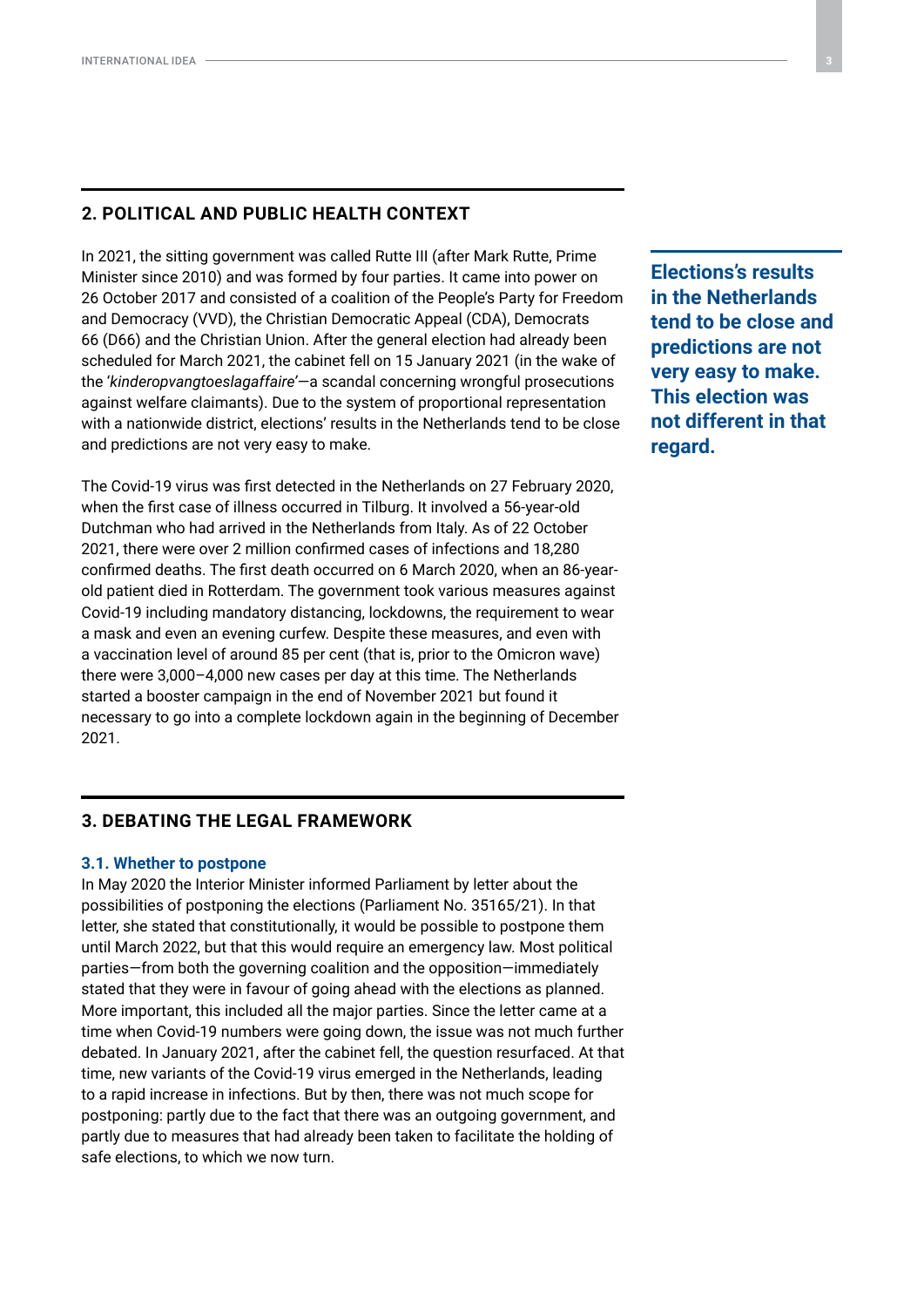**It was the responsibility of the voter to determine whether or not he or she should go to vote.**

**All voters aged over 70 living in the Netherlands—around 2.4 million citizens were allowed a postal vote.**

#### **3.2. Changes in the Election law**

Certain temporary changes in the law were proposed by the Ministry of the Interior (Parliament No. 35590), at first limited mainly to measures dealing with hygiene rules. The proposal contained rules on the following: maintaining a 1.5 metre distance within polling stations; clarification that voters did not have to hand over their ID to the poll worker, but only had to show it; making it possible for polling stations in institutions for the elderly and vulnerable people to only be accessible to the residents; and increasing the number of proxy votes a voter could cast from two to three (making proxy voting easier for those who couldn't vote in person due to illness). Also, it was made possible for voters to designate a proxy online, to prevent sick voters from having to have contact with the healthy person they had chosen. The proposal did stipulate that voters should undertake a health check before going to the polling station, but this was not enforced in any way (a voter did not have to show any proof). In the original proposal, polling staff were given the authority to refuse a voter who was clearly showing signs of illness. This led to resistance in the Lower House of the Parliament. A member of the Christian Union entered an amendment to withdraw this authority from the Bill and found majority support. This meant that it was the responsibility of the voter to determine whether or not he or she should go to vote.

During the parliamentary debates most parties agreed on these measures, but there was a majority that wanted more extensive changes. All parties except Forum for Democracy (FvD) asked the government to investigate options for spreading polling over more days. In addition, the government was asked to make it possible to introduce certain time slots for vulnerable voters. Again, all parties except FvD were in favour of introducing postal voting for those living in the Netherlands but unable to go to the polling station due to illness or quarantine, or who would not feel safe because they wanted to avoid contact with other people. The Minister promised to look into these possibilities and to inform both Chambers as soon as possible. The law passed on 15 October 2020 in the Lower House and on 3 November in the Upper House. It became active on 4 November 2020. It was supposed to expire on 1 July 2021 but was extended, first to accommodate a small number of municipal elections held in November 2021 and then again in light of upcoming municipal elections in March 2022.

The Minister sent the requested information on additional measures to the Parliament shortly after the debate. Based on this, she proposed an addition to the temporary law (Parliament No. 35654). First, all voters aged over 70 living in the Netherlands—around 2.4 million citizens—were allowed a postal vote. Secondly, the voting period was extended from one to three days, meaning that votes could be cast on the Monday and Tuesday as well as the regular Wednesday. The debate in Parliament focused on the issue of postal voting. Some parties wanted to extend that option to all voters, or at least to all vulnerable voters. Other parties were worried that if mail ballots were sent automatically to all voters over 70 they would be vulnerable to fraud, and asked that these be instead distributed on request. Although the Minister saw merit in both proposals, she pointed out that it would be very hard to execute them,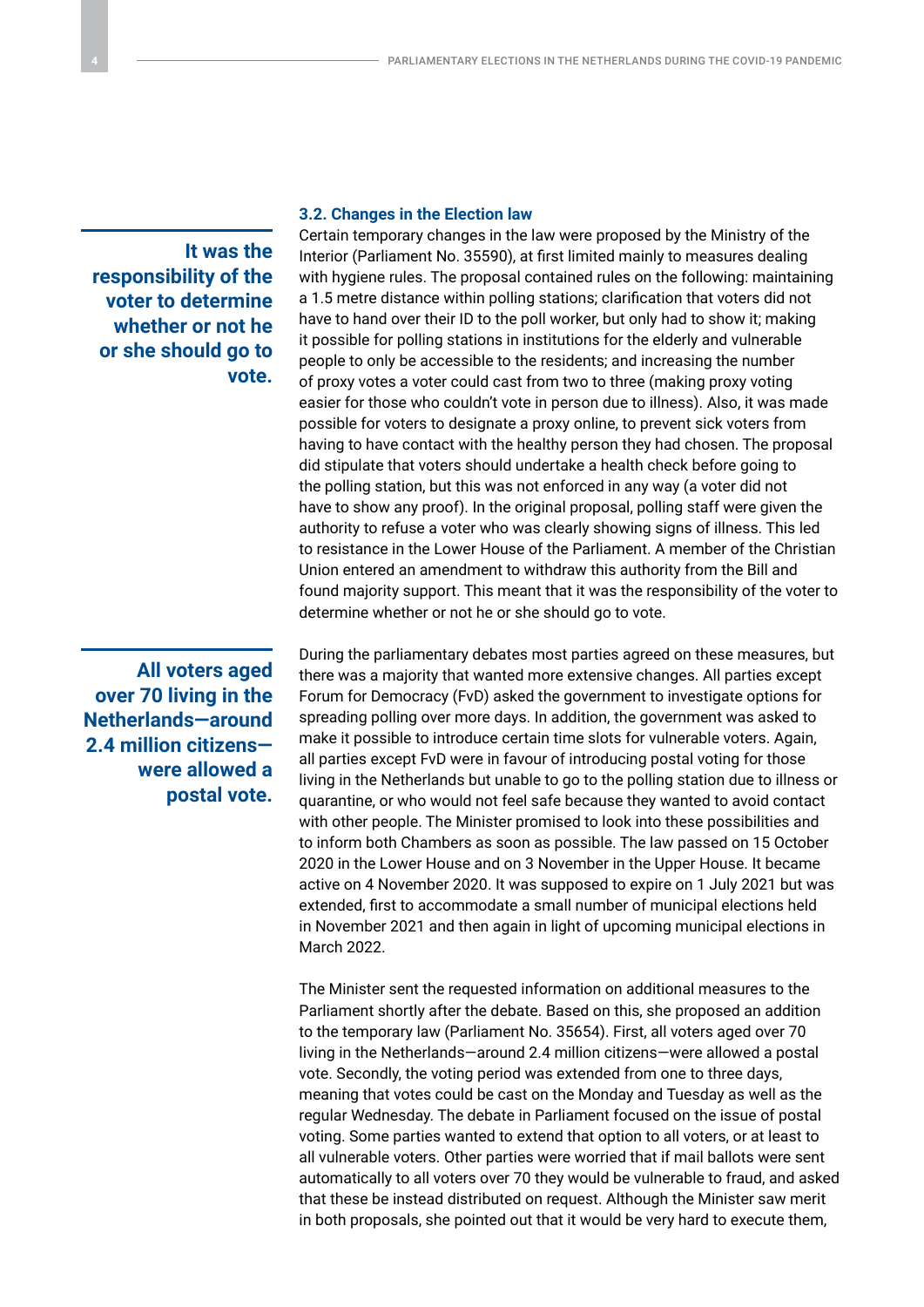due to the very limited time frame until polling day and all the demands that Covid-19 had already placed on the municipalities in organizing the elections. The Lower House voted for the proposal on 17 December 2020, the Upper House on 26 January 2021.

#### **3.3. Court case on voter age**

One of the parties who had been in favour of expanding the mail voting option to all voters, the Animal Rights Party (PvdD), brought a court case against the government. They claimed that the restriction to voters over 70 was discriminatory. On 19 February 2021, the court ruled that the state was allowed to use such a restriction (*Partij voor de Dieren vs Staat*; see also DutchNews 2021). The judge made the following observations. All voters could vote in the regular manner. If a voter did not feel safe to do so, that would be her or his own choice, not that of the state. The state did its utmost to ensure the safety of voters by imposing extra hygienic measures on polling stations and poll workers. It would be hard to identify the group of extra vulnerable voters under the age of 70 without having access to their medical files. Giving the option of mail voting to all voters would cause major implementation problems for municipalities, especially given the short time frame for organizing this extra voting channel. Therefore, there was a justification for the difference in treatment between voters over and under the age of 70.

## **4. COVID-19 MITIGATION AND IMPACT**

#### **4.1. Election overview**

Turnout in 2021 was comparable with that of previous parliamentary elections. At 78.7 per cent under pandemic conditions, it was slightly down on 81.9 per cent in 2017 and slightly up on 74.6 per cent in 2012. Around 30 per cent of voters living in the Netherlands did not cast their vote in the usual way (on a Wednesday, in a polling station): 10 per cent of all voters voted by mail; around 12 per cent used the new option of voting early on the Monday or Tuesday; and about 8 per cent cast a proxy vote. It is interesting to note that the total number of proxy votes during this election (917,698 votes, 8.8 per cent of votes cast) was lower than in 2017 (964,811 votes, 9.1 per cent).

Some research was done to determine what reasons non-voters had for not participating. This showed that fear of the Covid-19 virus was not a significant motivation, being cited by only 10 per cent of non-voters. A lack of trust or interest in politics was stated as a reason by 33 per cent of those who did not vote. The remainder stated that they never vote (Ipsos 2021). Voters who reported non-participation due to Covid-19 were people who tried to avoid all non-essential contact in daily life. They felt that the available alternatives to conventional options during the elections were not good enough. They did not like proxy voting because of the breach of vote secrecy, while the option of early voting meant that they still had to go into a polling station. Eleven per cent of all voters felt that the elections should have postponed (Ipsos 2021).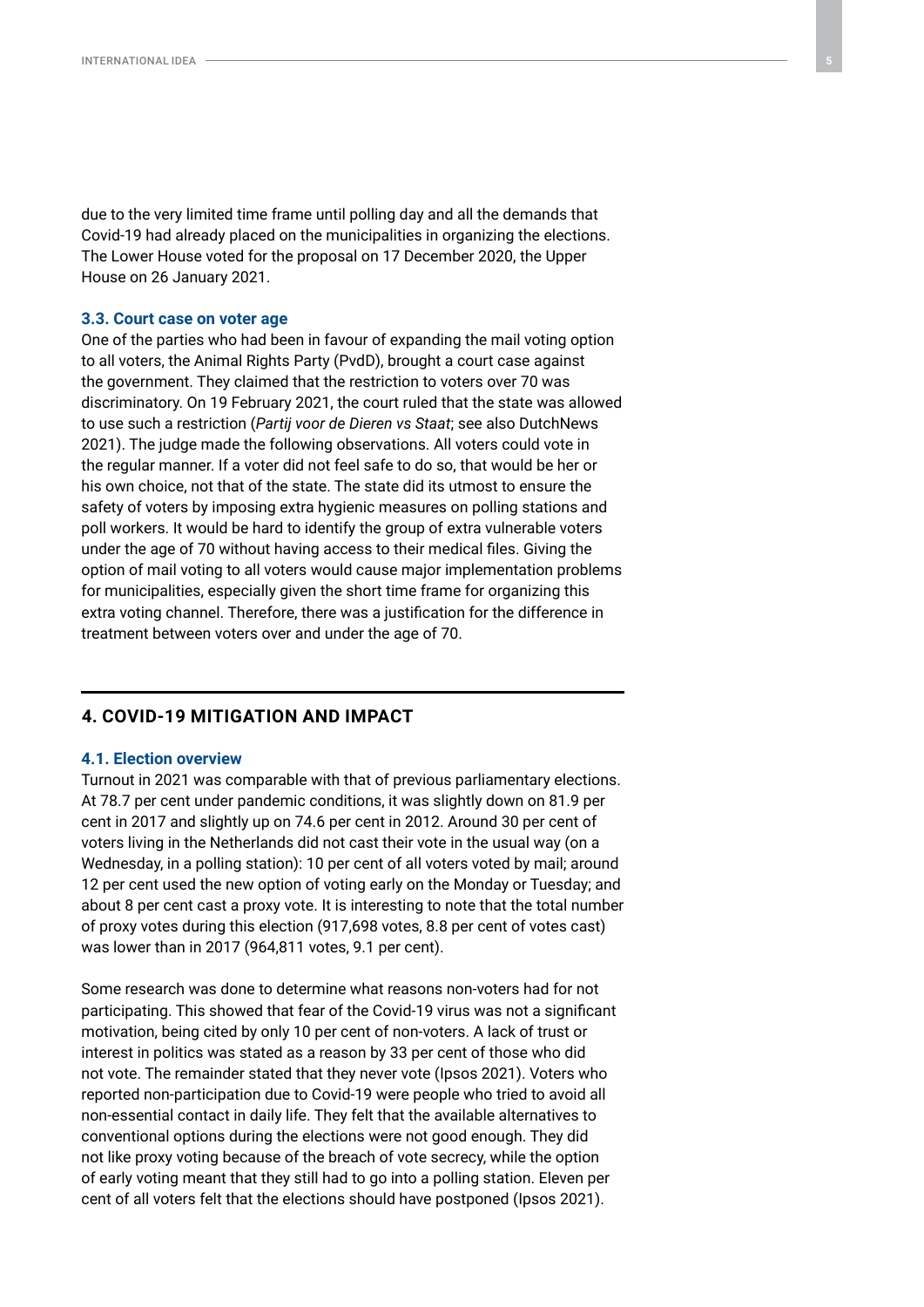After the elections, the National Institute for Public Health and the Environment (RIVM) looked into possible cluster contaminations due to the elections. They found one cluster of three positive Covid-19 cases that could be related to the elections. There were no other claims or reports of a relationship between the elections and Covid-19. Overall, it is therefore justified to conclude that the measures taken in polling stations ensured safe elections.

The costs for these elections were a lot higher than usual. Under normal circumstances, municipalities would have received EUR 43 million for conducting them. The Minister allocated municipalities an extra 29 million for the mitigation measures they had to take in the polling stations and 22 million extra for early and postal voting. This more than doubled the total cost, to EUR 94 million (Andersson Elffers Felix 2021).

#### **4.2. The campaign**

**Most parties signed the Dutch Code of Conduct Transparency Online Political Advertisements.**

All parties except (again) the FvD abided by the 1.5 metre rules and abstained from organizing large, in-person campaign events (Povel 2021). This meant that the main campaign took place through televised debates between the leaders of the parties. Parties were struggling to find ways to reach out to voters under these very difficult circumstances (Klaassen and Winterman 2021). The Prime Minister and leader of the VVD, Mark Rutte, was seen as having an advantage: due to all the press conferences on Covid-19, he was in the news more than any other party leader (Hendrickx 2021).

Most parties signed the Dutch Code of Conduct Transparency Online Political Advertisements, developed by the Ministry of the Interior together with International IDEA (International IDEA 2021). Signatories were: CDA, Christian Union, DENK, D66, GreenLeft, PvdA, PvdD, SGP, SP, VVD and 50PLUS. The Code provides some guidelines to political parties for fair use of social media platforms and online campaigning. In particular it addresses the financial transparency of certain kinds of social media advertising and to tries to prevent foreign-funded influence on the electoral campaign. The Code proved useful in 2021 since restrictions on in-person gatherings had forced parties into greater reliance on digital campaigning. There were differences, however. Parties such as GreenLeft and the CDA were very active on social media, but the two largest parties—the VVD and the PVV—did not use this medium much at the outset of the campaign (Schellevis and Kasteleijn 2021). Towards the end of the campaigning period the VVD, but also the FvD, significantly increased their social media presence (Hendrickx et al. 2021). Although fake news was not much in evidence, the FvD did try to raise doubts about the fairness of the election. They stated that there would be rigging of the ballots, without being able to substantiate this (Holroyd 2021a).

#### **4.3. In-person and early voting**

During the preparation of the elections, municipalities struggled to find suitable polling places. Locations that they had used before were often unsuitable: they were too small for social distancing or for roped off queuing areas; there was no separate entrance and exit, or the entrance was too small to allow people to pass each other safely; ventilation within the building was inadequate, etc.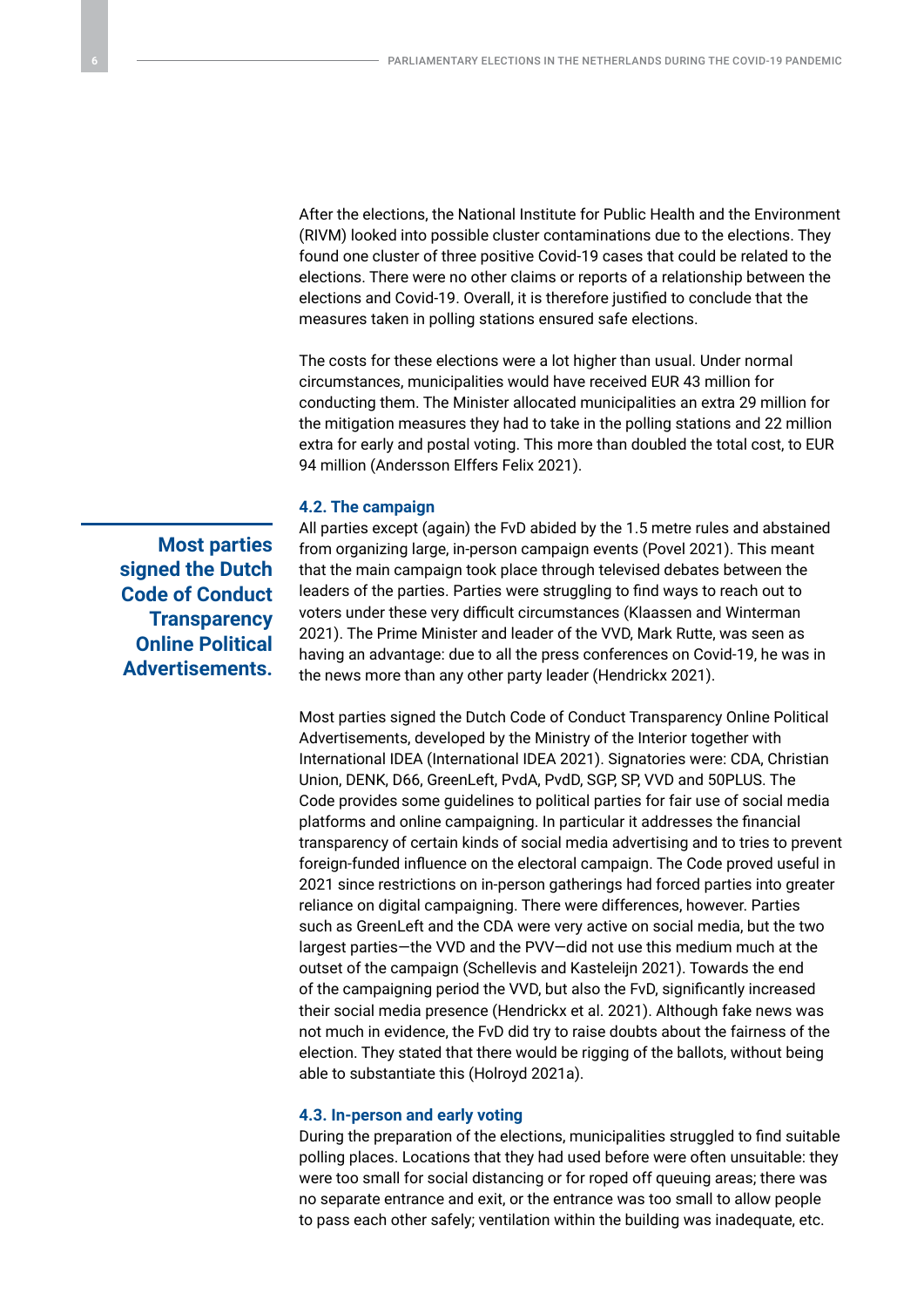Normally, many polling stations are housed in nursing homes or schools. Because nursing homes were closed to visitors and schools did not want a large influx of voters, many of these could not be used.

Another problem for municipalities was that due to the early voting, they had to provide polling places not only for the Wednesday, but for the Monday and Tuesday as well. The law did stipulate that there was room for a smaller number of polling stations for these two days of early voting. Although the draft law at first allowed for shorter opening hours for early voting, it was decided to use the regular hours of 07:30–21:00 to avoid confusing voters. Eventually, all municipalities managed to find enough suitable places.

It is important to note that the legislation does not prescribe how many polling stations a municipality must establish. As a guideline, there should be one per 1,200 voters, but this is really left to the municipality's discretion. There was some concern that insufficient volunteers would come forward for polling duties, but this turned out not to be the case. On 30 November 2020, the Ministry ran a national campaign asking people to volunteer as poll workers and this was so successful that some municipalities—such as Amsterdam and Leeuwarden—even had to turn people away. The campaign focused specifically on younger people, as they are less vulnerable to Covid-19, and this led to many new poll workers being recruited (Berenschot 2020).

As stated above, about 12 per cent of the voters voted early. The opportunity was taken up especially among voters who were at high-risk of Covid-19: 76 per cent of those who voted on 15–16 March were aged 50 years or older, while 51 per cent were over 70. Focus groups confirmed this pattern, with a majority of older voters stating that the option of early voting was the main reason for their voting in person, instead of by proxy or mail. Some voters, who were not necessarily vulnerable themselves, voted early in the hope of contributing to efforts to decongest polling stations. In some places, voters were allowed to vote from their car in a drive-through polling station (Visscher 2021). One problem that some early voters encountered is that they went to their usual polling place to find it closed. This was because municipalities did not have to open all locations on the first two days of voting. All locations of polling places could be found on the Internet, but apparently not all voters had accessed this information.

Poll workers did not have to be tested beforehand but were asked to do a health check and not come if they had any symptoms. Voters had to wear masks in the polling station. Poll workers did not have to wear masks, but they were stationed behind a screen so that they would not come into close contact with the voters. Voters had to disinfect their hands before entering and pencils, polling booths, tables and other materials were cleaned regularly. Some municipalities chose to give the voter the pencil that was used rather than reuse pencils.

During the two days of early voting, most voters voted during normal daytime hours—75 per cent voted between 09:00 and 16:00 (Ipsos 2021). Hardly any

**In some places, voters were allowed to vote from their car in a drive-through polling station.**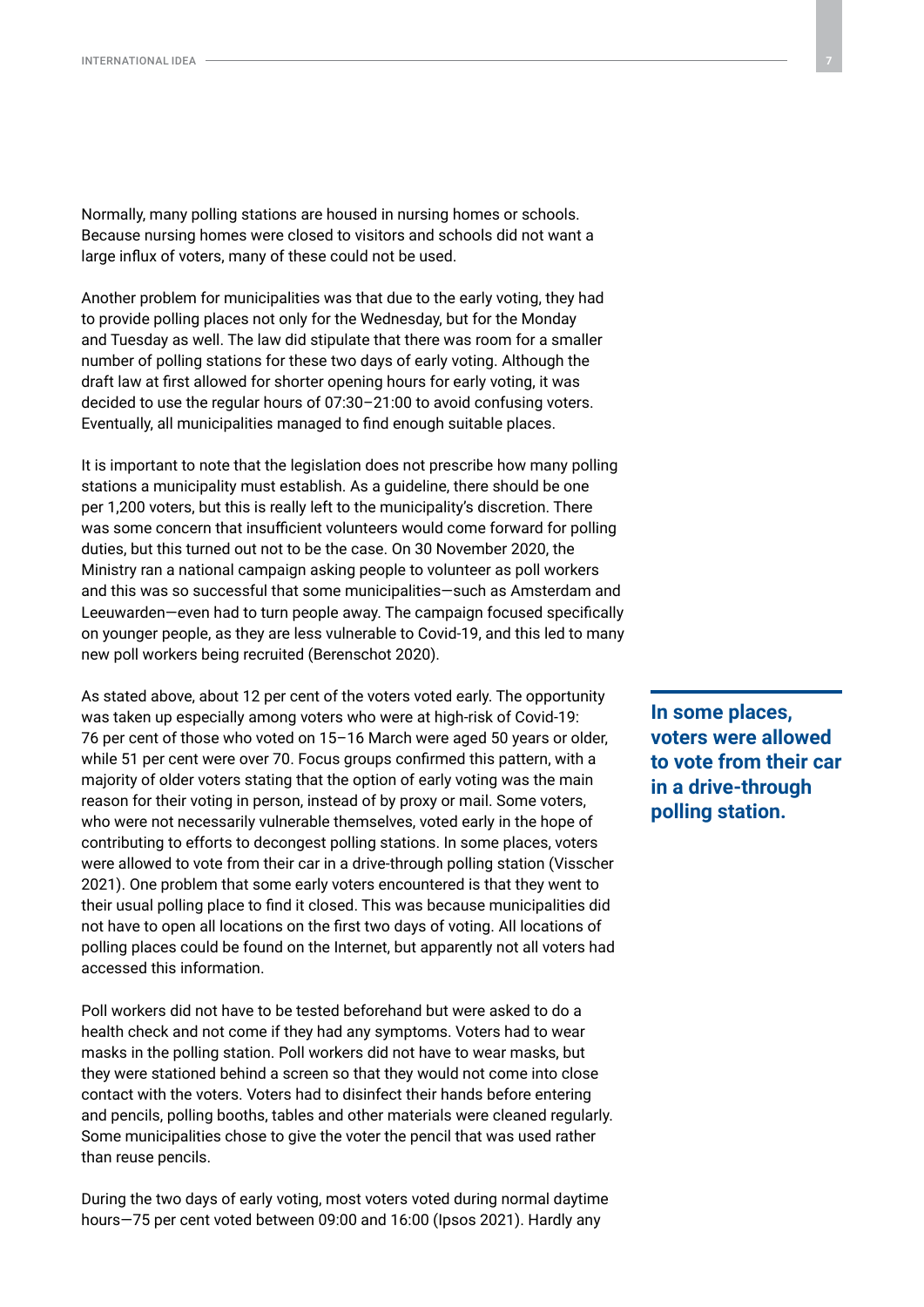used the option to vote in the later evening hours. On 'election day' proper, 17 March, that was different. In many polling stations voting continued until the closing hours. Due to longer queues than normal, there were quite a number that voted after 21:00. Of those who voted after 16:00 on 17 March, 30 per cent mentioned having to deal with a wait time of 5 minutes or more (Ipsos 2021). Although this is very little compared to other countries, in normal Dutch elections there usually is no wait time at all, with the possible exception of polling stations in very crowed places such as train stations and airports, and approaching the close of polling.

#### **4.4. Postal voting**

The biggest issue to emerge during the election itself was postal voting. In total 2.4 million voters had the option to use this channel, of whom around 1.1 million did so. Even though the Ministry had tried to educate the public on how to properly use the two envelopes, from the return of the first mail ballots it became immediately clear that a significant number of voters had not followed the instructions and instead put both the voter card and the ballot paper in the inner envelope. According to the interpretation of the law that had been used in the past, municipalities had to put these aside as invalid ballots. The Minister, pressured by questions in Parliament and in several media outlets, asked for an emergency opinion from the Electoral Council and the Council of State. Both institutions came to the conclusion that the law could be interpreted differently and that the votes could be counted as valid, as long as both the voter card and the ballot paper were present. They came to this conclusion because the law specifically allowed mail ballots to be counted if the voter card and ballot paper were both placed in the *outer* envelope by the voter. It would therefore be illogical if that same rule was not applied to the near identical situation that had now arisen. The Minister informed both houses of Parliament that she was inclined to follow this advice, and Parliament agreed to count such votes as valid votes (Holroyd 2021b).

#### **5. LESSONS LEARNED**

**One thing that is clear is that the normal Dutch election law is not written in a way that allows it to deal with crisis situations.**

At the time of its drafting, it was not foreseen that the temporary law would be used for more than one election. However, since then it has been extended to cater for some municipalities holding elections in November 2021. During these elections, there was no postal voting, but the option of early voting was offered. In March 2022, there will be elections in most municipalities, so once again, the temporary law has been extended to offer early voting in those elections as well.

What will happen after that is unclear. Before the parliamentary elections, the government stated that they were not in favour of maintaining the option of postal voting, due to the risks of family voting, coercion and vote buying. However, voters have responded positively towards postal voting, so this might be reconsidered. Early voting, too, is seen as a good option by the voters. Municipalities are less enthusiastic, due to difficulties in finding suitable polling

**The biggest issue to emerge during the election itself was postal voting.**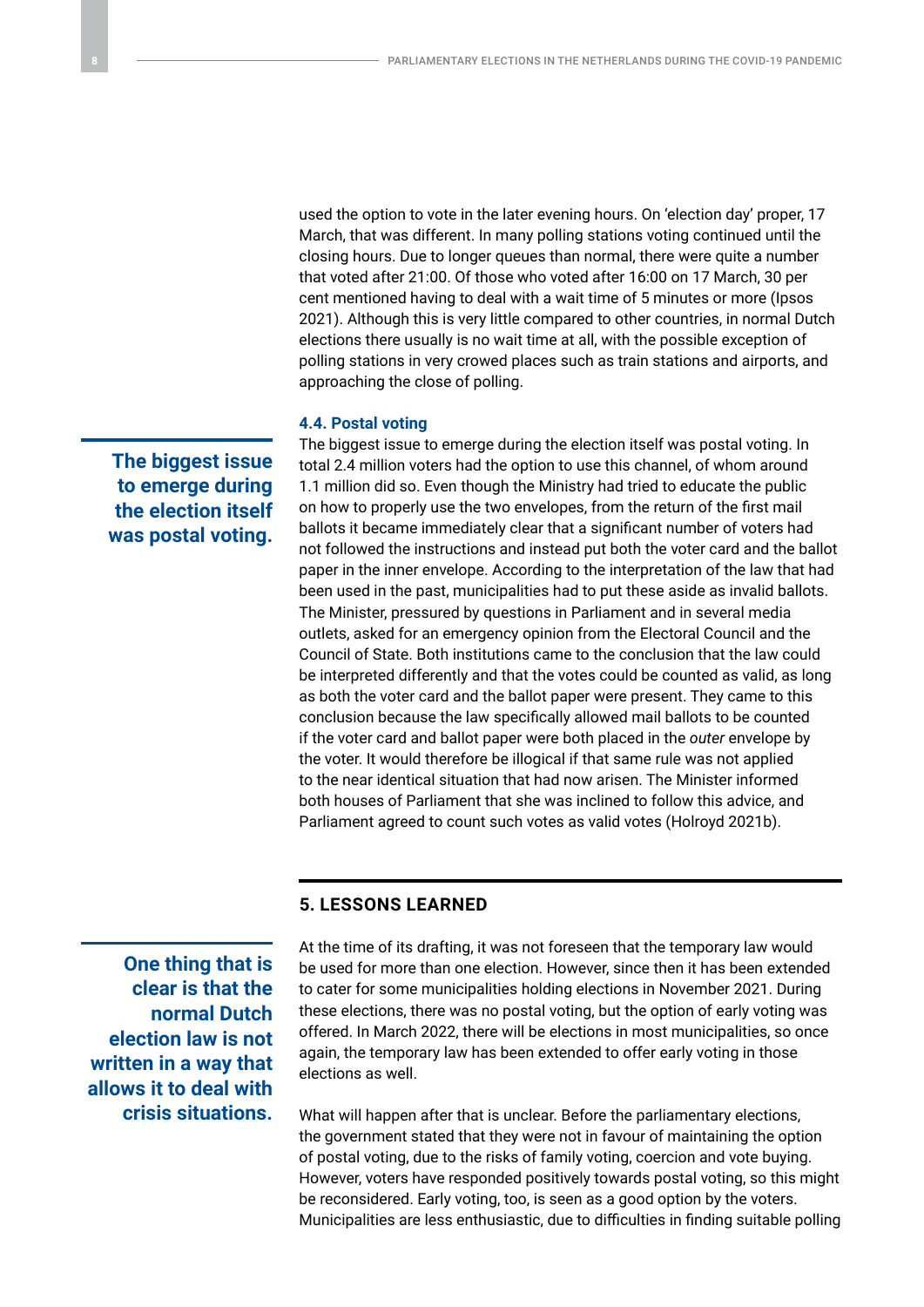locations for those two extra days. It could be, however, that if this channel is used in more elections due to the ongoing nature of Covid-19, then experience and new routines will make this less of a challenge.

One thing that is clear is that the normal Dutch election law is not written in a way that allows it to deal with crisis situations. The law assumes that no major incidents happen during the electoral process that hinder the operation of elections. It specifies in a very detailed manner how elections should be run and does not allow for any deviations. The Covid-19 situation has taught us that there needs to be a more flexible way of managing elections in times of crisis. There are larger discussions to be had, then, about how that might be achieved—whether it should be through case-by-case emergency legislation, as now, or another solution, such as a permanent emergency chapter in the standing legislation that can then be triggered in appropriate circumstances.

#### **REFERENCES**

- Andersson Elffers Felix, 'Verkiezingen in tijden van corona: Onderzoek naar de kosten van gemeenten voor het organiseren van de Tweede Kamerverkiezingen 2021' [Elections in times of corona: Research into costs of municipalities for organizing the 2021 elections to the House of Representatives], 27 May 2021, <[https://www](https://www.rijksoverheid.nl/documenten/rapporten/2021/05/27/rapport-verkiezingen-in-tijden-van-corona) [.rijksoverheid.nl/documenten/rapporten/2021/05/27/rapport-verkiezingen-in-tijden](https://www.rijksoverheid.nl/documenten/rapporten/2021/05/27/rapport-verkiezingen-in-tijden-van-corona) [-van-corona](https://www.rijksoverheid.nl/documenten/rapporten/2021/05/27/rapport-verkiezingen-in-tijden-van-corona)>, accessed 8 January 2022
- Berenschot, B., 'Te weinig vrijwilligers op stembureaus door corona? Nee hoor, gemeenten moeten nu zelfs al mensen teleurstellen' [Too few volunteers at polling stations due to corona? No, municipalities already have to disappoint people], *Trouw*, 14 December 2020, [<https://www.trouw.nl/binnenland/te-weinig-vrijwilligers](https://www.trouw.nl/binnenland/te-weinig-vrijwilligers-op-stembureaus-door-corona-nee-hoor-gemeenten-moeten-nu-zelfs-al-mensen-teleurstellen~bbd50f0c/) [-op-stembureaus-door-corona-nee-hoor-gemeenten-moeten-nu-zelfs-al-mensen](https://www.trouw.nl/binnenland/te-weinig-vrijwilligers-op-stembureaus-door-corona-nee-hoor-gemeenten-moeten-nu-zelfs-al-mensen-teleurstellen~bbd50f0c/) [-teleurstellen~bbd50f0c/](https://www.trouw.nl/binnenland/te-weinig-vrijwilligers-op-stembureaus-door-corona-nee-hoor-gemeenten-moeten-nu-zelfs-al-mensen-teleurstellen~bbd50f0c/)>, accessed 8 January 2022
- DutchNews, 'Court says postal votes should be restricted to the over-70s', 19 February 2021, [<https://www.dutchnews.nl/news/2021/02/court-says-postal-votes-should](https://www.dutchnews.nl/news/2021/02/court-says-postal-votes-should-be-restricted-to-the-over-70s/) [-be-restricted-to-the-over-70s/](https://www.dutchnews.nl/news/2021/02/court-says-postal-votes-should-be-restricted-to-the-over-70s/)>, accessed 8 January 2022
- Hendrickx, F., 'Waarom het zo goed als ondoenlijk is een zittende premier te verslaan' [Why it is virtually impossible to defeat a sitting prime minister], de Volkskrant, 26 February 2021, [<https://www.volkskrant.nl/nieuws-achtergrond/waarom-het-zo](https://www.volkskrant.nl/nieuws-achtergrond/waarom-het-zo-goed-als-ondoenlijk-is-een-zittende-premier-te-verslaan~b2709029/) [-goed-als-ondoenlijk-is-een-zittende-premier-te-verslaan~b2709029/](https://www.volkskrant.nl/nieuws-achtergrond/waarom-het-zo-goed-als-ondoenlijk-is-een-zittende-premier-te-verslaan~b2709029/)>, accessed 8 January 2022
- —, Sabel, P. and van Uffelen, X., 'VVD en FvD geven laatste twee dagen campagne fors meer uit aan advertenties op sociale media' [VVD and FvD spend considerably more on social media advertisements in the last two days of the campaign], de Volkskrant, 16 March 2021, [<https://www.volkskrant.nl/nieuws-achtergrond/vvd-en](https://www.volkskrant.nl/nieuws-achtergrond/vvd-en-fvd-geven-laatste-twee-dagen-campagne-fors-meer-uit-aan-advertenties-op-sociale-media~b8f39641/) [-fvd-geven-laatste-twee-dagen-campagne-fors-meer-uit-aan-advertenties-op-sociale](https://www.volkskrant.nl/nieuws-achtergrond/vvd-en-fvd-geven-laatste-twee-dagen-campagne-fors-meer-uit-aan-advertenties-op-sociale-media~b8f39641/) [-media~b8f39641/](https://www.volkskrant.nl/nieuws-achtergrond/vvd-en-fvd-geven-laatste-twee-dagen-campagne-fors-meer-uit-aan-advertenties-op-sociale-media~b8f39641/)>, accessed 8 January 2022
- Holroyd, M., 'Dutch election: Far-right accounts are trying to spread claims of voter fraud like Donald Trump', Euronews, 18 March 2021a, <[https://www.euronews.com/my](https://www.euronews.com/my-europe/2021/03/17/dutch-election-far-right-accounts-are-trying-to-spread-claims-of-voter-fraud-like-donald-t) [-europe/2021/03/17/dutch-election-far-right-accounts-are-trying-to-spread-claims](https://www.euronews.com/my-europe/2021/03/17/dutch-election-far-right-accounts-are-trying-to-spread-claims-of-voter-fraud-like-donald-t) [-of-voter-fraud-like-donald-t>](https://www.euronews.com/my-europe/2021/03/17/dutch-election-far-right-accounts-are-trying-to-spread-claims-of-voter-fraud-like-donald-t), accessed 8 January 2022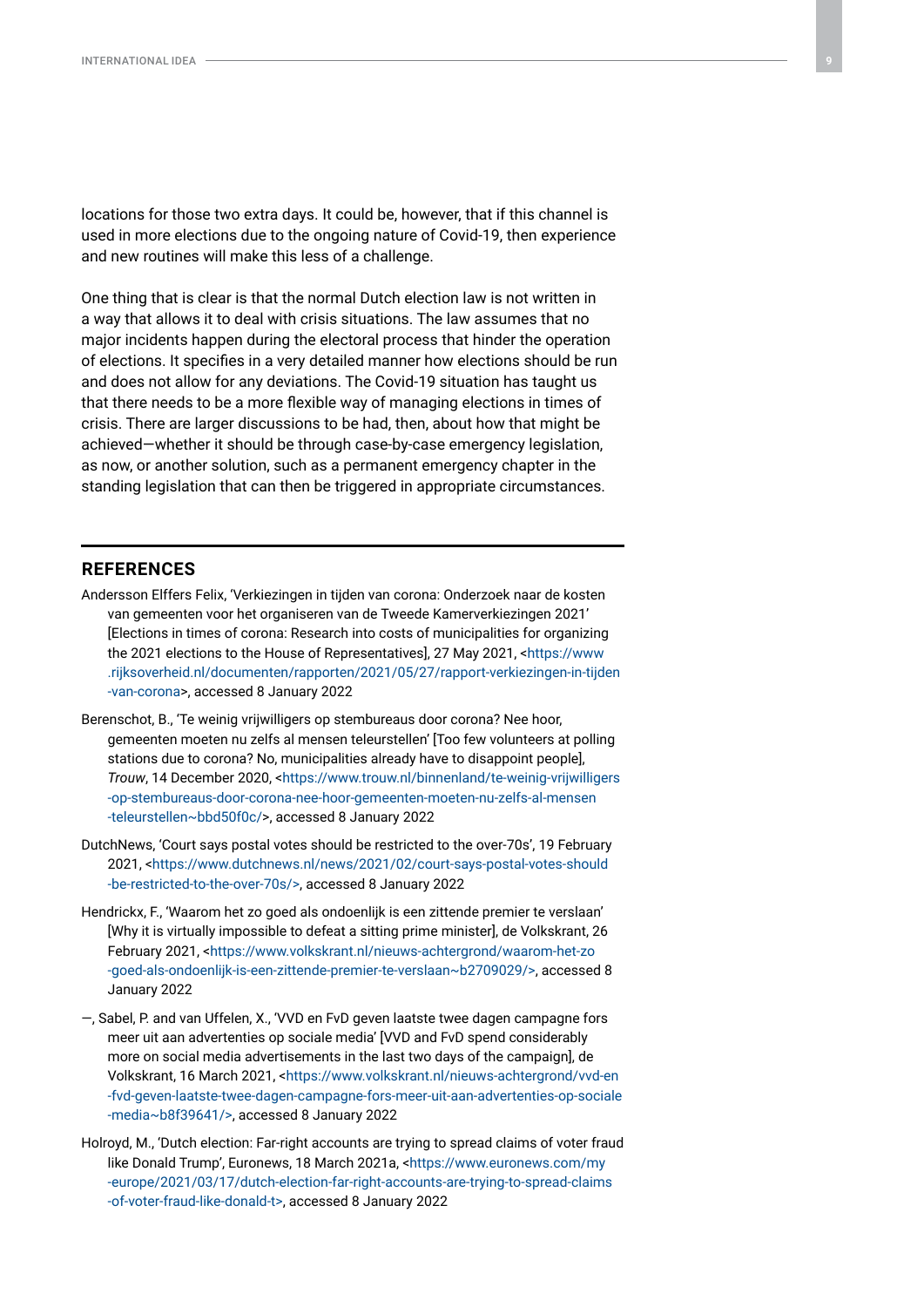- —, 'Dutch election: Rule change to accept wrongly sealed mail-in ballots', Euronews, 17 March 2021b, [<https://www.euronews.com/2021/03/17/dutch-election-rule-change](https://www.euronews.com/2021/03/17/dutch-election-rule-change-to-accept-wrongly-sealed-mail-in-ballots) [-to-accept-wrongly-sealed-mail-in-ballots](https://www.euronews.com/2021/03/17/dutch-election-rule-change-to-accept-wrongly-sealed-mail-in-ballots)>, accessed 8 January 2022
- International IDEA (for Ministry of the Interior and Kingdom Relations), 'Dutch Code of Conduct Transparency Online Political Advertisements', 9 February 2021, <[https://www.idea.int/sites/default/files/news/news-pdfs/Dutch-Code-of-Conduct](https://www.idea.int/sites/default/files/news/news-pdfs/Dutch-Code-of-Conduct-transparency-online-political-advertisements-EN.pdf) [-transparency-online-political-advertisements-EN.pdf](https://www.idea.int/sites/default/files/news/news-pdfs/Dutch-Code-of-Conduct-transparency-online-political-advertisements-EN.pdf)>, accessed 8 January 2022
- Ipsos, *Stemmen in tijden van corona; een evaluatie van de Tweede Kamerverkiezing 2021, Rapport voor Ministerie van Binnenlandse Zaken en Koninkrijksrelaties* [Voting in times of corona; an evaluation of the Second Parliamentary election 2021. Report to the Ministry of the Interior and Kingdom Relations] (Amsterdam: 2021), <[https://](https://www.rijksoverheid.nl/documenten/rapporten/2021/04/28/rapport-stemmen-in-tijden-van-corona-een-evaluatie-van-de-tweede-kamerverkiezing-2021) [www.rijksoverheid.nl/documenten/rapporten/2021/04/28/rapport-stemmen-in](https://www.rijksoverheid.nl/documenten/rapporten/2021/04/28/rapport-stemmen-in-tijden-van-corona-een-evaluatie-van-de-tweede-kamerverkiezing-2021) [-tijden-van-corona-een-evaluatie-van-de-tweede-kamerverkiezing-2021](https://www.rijksoverheid.nl/documenten/rapporten/2021/04/28/rapport-stemmen-in-tijden-van-corona-een-evaluatie-van-de-tweede-kamerverkiezing-2021)>, accessed 8 January 2022
- Klaassen, N. and Winterman, P., 'Politieke partijen nerveus: hoe moet je nu campagne voeren?' [Political parties are nervous: how to campaign now?], *Parool*, 25 January 2021, <[https://www.parool.nl/nederland/politieke-partijen-nerveus-hoe-moet-je-nu](https://www.parool.nl/nederland/politieke-partijen-nerveus-hoe-moet-je-nu-campagne-voeren~b22ae14a/?referrer=https%3A%2F%2Fwww.google.com%2F) [-campagne-voeren~b22ae14a/?referrer=https%3A%2F%2Fwww.google.com%2F](https://www.parool.nl/nederland/politieke-partijen-nerveus-hoe-moet-je-nu-campagne-voeren~b22ae14a/?referrer=https%3A%2F%2Fwww.google.com%2F)>, accessed 8 January 2022
- OSCE/ODIHR (Organization for Security and Co-operation in Europe: Office for Democratic Institutions and Human Rights), 'The Netherlands Parliamentary Elections 17 March 2021, final report', 19 July 2021, <[https://www.osce.org/odihr/](https://www.osce.org/odihr/elections/netherlands/493360) [elections/netherlands/493360](https://www.osce.org/odihr/elections/netherlands/493360)>, accessed 8 January 2022
- Parliamentary documents (*Kamerstukken*), 35165, 21: Brief van de Minister van Binnenlandse Zaken en Koninkrijksrelaties inzake verkiezingen [Letter from the Minister of the Interior and Kingdom Relations concerning elections], Kamerstukken 2019/20, 35165, nr. 21
- —, 35590: Tijdelijke wet verkiezingen Covid-19 (Temporary changes in the Election Act), Kamerstukken 2020/21, 35590
- —, 35654: Wijziging van de Tijdelijke wet verkiezingen covid-19 ten behoeve van de verkiezing van de leden van de Tweede Kamer in 2021 (Amendment of the Temporary changes in the Election Act), Kamerstukken 2020/21, 35654
- *Partij voor de Dieren vs Staat* [Animal Rights Party vs the State], ECLI:NL:RBDHA:2021:1305: Rechtbank Den Haag, 19 February 2021, [<https://](https://uitspraken.rechtspraak.nl/inziendocument?id=ECLI:NL:RBDHA:2021:1305) [uitspraken.rechtspraak.nl/inziendocument?id=ECLI:NL:RBDHA:2021:1305>](https://uitspraken.rechtspraak.nl/inziendocument?id=ECLI:NL:RBDHA:2021:1305), accessed 8 January 2022
- Povel, C., 'Drukte op Lammermarkt door campagne voor en tegen Forum voor Democratie' [Crowds on Lammermarkt due to campaign for and against Forum for Democracy], *Sleutelstad*, 16 March 2021, <[https://sleutelstad.nl/2021/03/16/drukte](https://sleutelstad.nl/2021/03/16/drukte-op-lammermarkt-door-rallys-voor-en-tegen-forum-voor-democratie/) [-op-lammermarkt-door-rallys-voor-en-tegen-forum-voor-democratie/>](https://sleutelstad.nl/2021/03/16/drukte-op-lammermarkt-door-rallys-voor-en-tegen-forum-voor-democratie/), accessed 8 January 2022
- Schellevis, J. and Kasteleijn, N., 'Andere advertentie dan je buurman: de online campagnes van politieke partijen' [Seeing different advertisements than your neighbour gets: the online campaigns of political parties], NOS, 26 February 2021, <[https://nos.nl/collectie/13860/artikel/2370341-andere-advertentie-dan-je](https://nos.nl/collectie/13860/artikel/2370341-andere-advertentie-dan-je-buurman-de-online-campagnes-van-politieke-partijen) [-buurman-de-online-campagnes-van-politieke-partijen>](https://nos.nl/collectie/13860/artikel/2370341-andere-advertentie-dan-je-buurman-de-online-campagnes-van-politieke-partijen), accessed 8 January 2022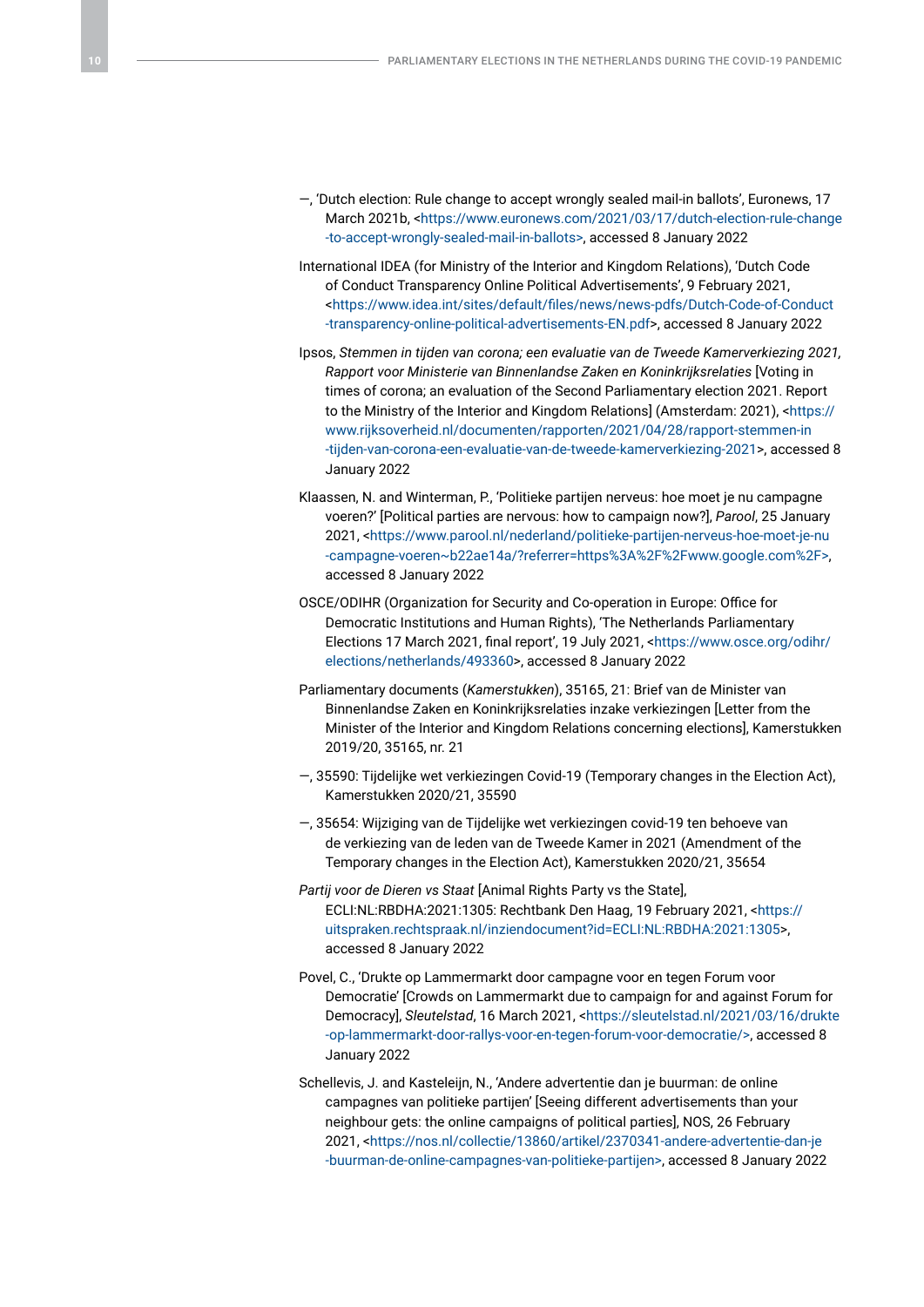Visscher, J. R., 'Bijzonder: Je stem uitbrengen vanuit je auto' [Casting your vote from the car], Rijnmond, 15 March 2021, [<https://www.spieke.nl/2021/03/bijzonder-je-stem](https://www.spieke.nl/2021/03/bijzonder-je-stem-uitbrengen-vanuit-je-auto) [-uitbrengen-vanuit-je-auto>](https://www.spieke.nl/2021/03/bijzonder-je-stem-uitbrengen-vanuit-je-auto), accessed 8 January 2022

# ABOUT THE AUTHOR

**Leontine Loeber** is a legislative lawyer with a special interest in elections. She is head of sector for the advisory division of the Council of State of the Netherlands and previously worked at the Ministry of the Interior and Kingdom Relations where she was responsible for drafting changes in the Netherlands' Election Law. After this, she worked at the Dutch Electoral Council, where among other tasks, she was involved with organizing elections. She has a Master's in Political Science from the University of Leiden and has published articles on voter trust and e-voting in the Netherlands. She is currently pursuing a PhD at the University of East Anglia, UK, on the topic of election fraud.

#### **Contributors**

**Toby S. James**, Professor of Politics and Public Policy, the University of East Anglia, UK. **Alistair Clark**, Reader in Politics, the University of Newcastle, UK. **Erik Asplund**, Programme Officer, Electoral Processes Programme, International IDEA.